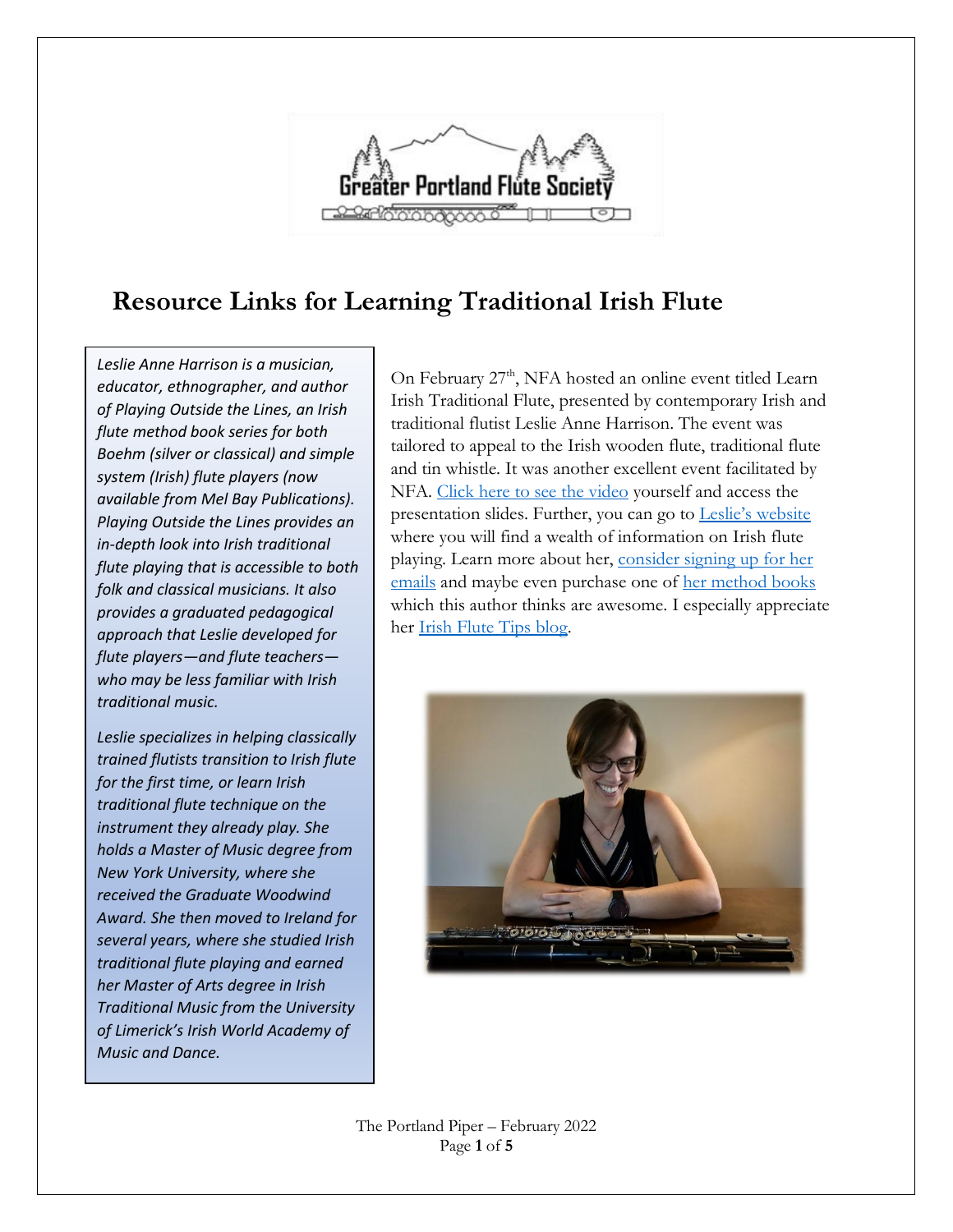# **Sponsors & Commercial Members**

GPFS acknowledges with gratitude the many years of support from our [Sponsors and Commercial Members.](https://gpfs.org/Commercial-Membership) It is because of their excellence that the GPFS mission can excel and celebrate our 44<sup>th</sup> year of extraordinary programming for the greater Portland area, including hosting visiting artists and local events, student study grants and a range of other resources for members and the community of flutists at large.

## **GPFS 2021-2022 Program Sponsors**

*The Greater Portland Flute Society thanks our Sponsors for their extraordinary support! Please show your appreciation by giving them your patronage.*



[Brannen Brothers Flutemakers, Inc.](https://www.brannenflutes.com/) 58 Dragon Court Woburn, MA 01801-1014 781-935-9522[, brannen@brannenflutes.com](mailto:brannen@brannenflutes.com)



[Canter Flute Repair](https://www.canterfluterepair.com/)

*Flute Repair Specialists* Beaverton, OR Straubinger & Muramatsu Certified JS Engineering Gold Pads 971-266-4096

The Portland Piper – February 2022 Page **2** of **5**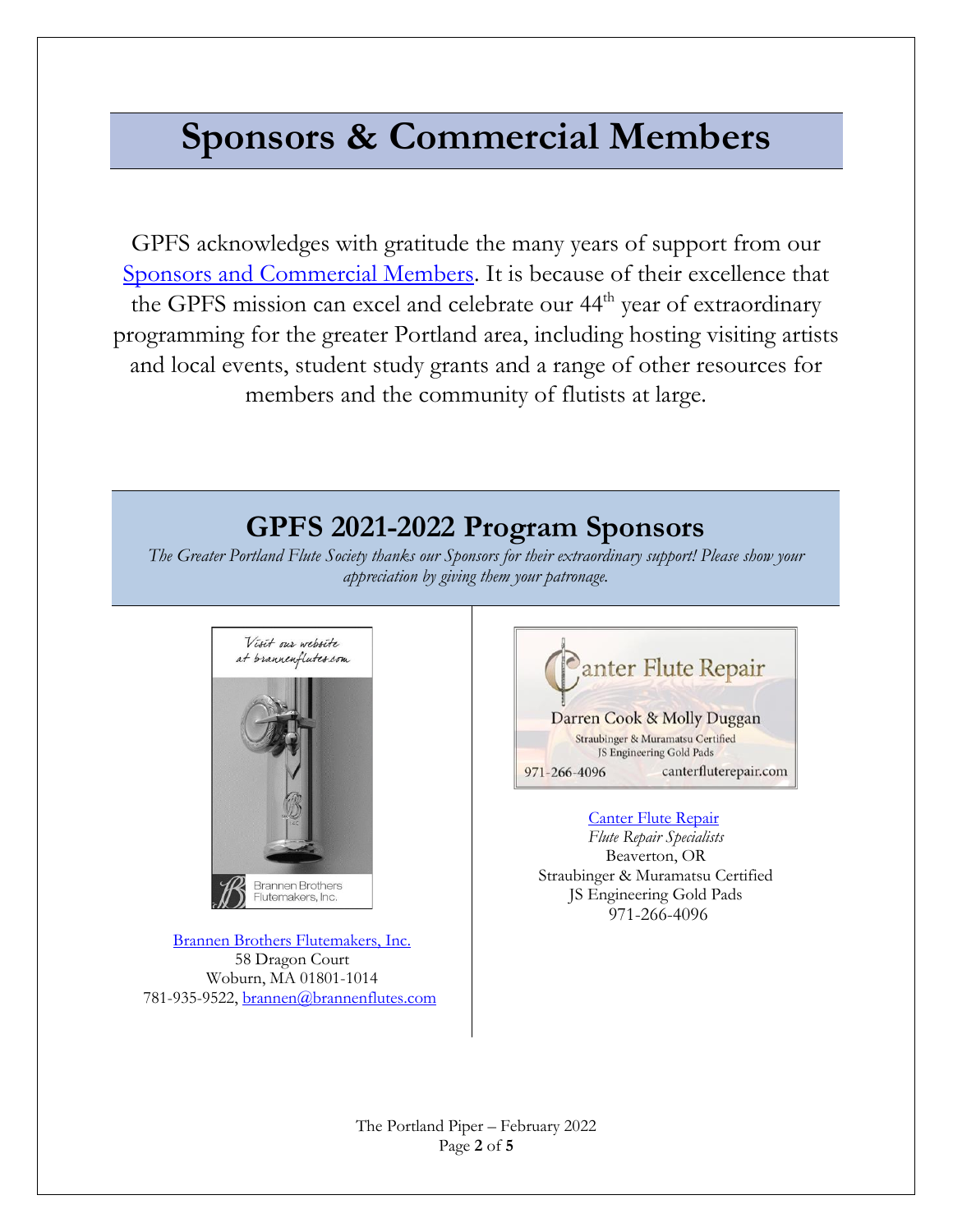# **GPFS 2021-2022 Program Sponsors**

*The Greater Portland Flute Society thanks our Sponsors for their extraordinary support! Please show your appreciation by giving them your patronage.*



 $\setminus$ 

[Carolyn Nussbaum Music Company](http://www.flute4u.com/) 625 Digital Drive, Ste 300 Plano, TX 75075 972-985-2662, 877-FLUTE4U (toll free) [info@flute4u.com](mailto:info@flute4u.com)



[Flute Center of New York](http://www.flutes4sale.com/) Phil Unger 1841 Broadway, Suite 1106 New York, NY 10023 212-307-9737, [flutephil@aol.com](mailto:flutephil@aol.com)



[FLUTEWORKS Seattle LLC](https://www.fwseattle.com/) [Facebook Page](https://www.facebook.com/fluteworksseattle/?ref=page_internal) 781-526-3677, [fluteworks@gmail.com](mailto:fluteworks@gmail.com) By appointment only



68 Nonset Path, Acton, MA 01720 978-268-0600 [www.wmshaynes.com](https://d.docs.live.net/b7076dfbb4084dbc/Documents/www.wmshaynes.com)

The Portland Piper – February 2022 Page **3** of **5**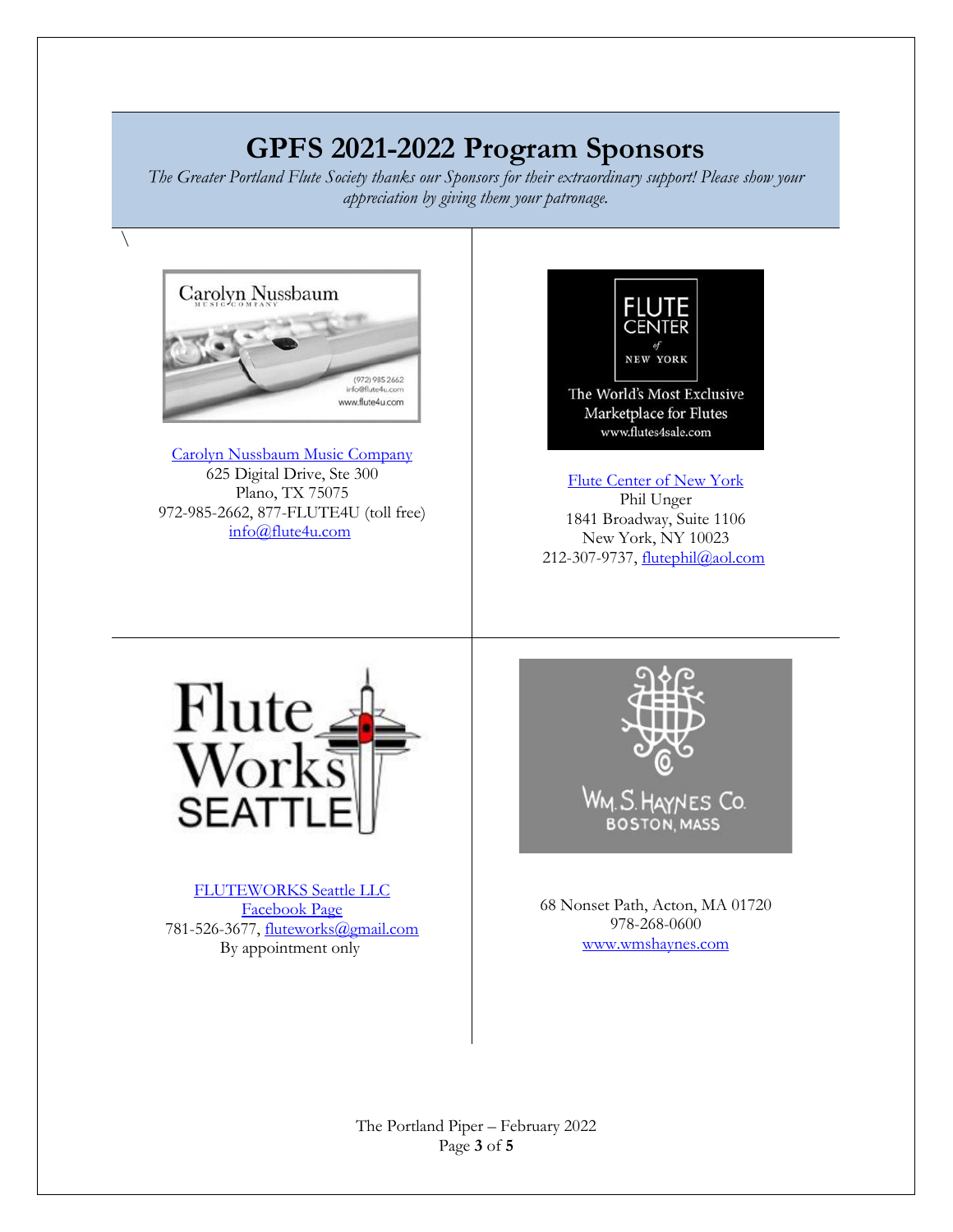### **GPFS 2021-2022 Commercial Members**

*The Greater Portland Flute Society also thanks our Commercial Members for their support! Please show your appreciation by giving them your patronage.*



[Altus Flutes](http://www.altusflutes.com/) 12020 Eastgate Blvd. Mt. Juliet, TN 37122 615-773-9918, [Chiarra.conn@khsmusic.com](mailto:Chiarra.conn@khsmusic.com)



[The Flute Pad,](https://gpfs.org/images/Marc_Grafe.pdf) in Lake Oswego Marc Grafe Flute Repairs and Adjustments Certified Straubinger Technician 503-351-5176, [marc@grafeworks.com](mailto:marc@grafeworks.com)



VERNE Q. POWELL' FLUTES

[Verne Q. Powell Flutes](https://www.powellflutes.com/en/) Christina Guiliano-Cobas, Marketing Director 1 Clock Tower Place, Suite 300 Maynard, MA 01754 978-461-6111 (main), 978-344-5159 (direct) [CG@PowellFlutes.com](https://d.docs.live.net/b7076dfbb4084dbc/Documents/CG@PowellFlutes.com)



[Burkart Flutes & Piccolos](http://www.burkart.com/) 2 Shaker Road, #D107 Shirley, MA 01464 978-425-4500, [info@burkart.com](mailto:info@burkart.com)



#### [Flute World](http://www.fluteworld.com/)

29920 Orchard Lake Rd. Farmington Hills, MI 48334 248-855-0410, [flutes@fluteworld.com](mailto:flutes@fluteworld.com)



[Miyazawa Flutes, Ltd.](https://miyazawa.com/) West Music 1214 5th Street, Coralville, IA 52241 319-351-2000, 800-397-9378 [info@miyazawa.com](https://d.docs.live.net/b7076dfbb4084dbc/Documents/info@miyazawa.com)

The Portland Piper – February 2022 Page **4** of **5**